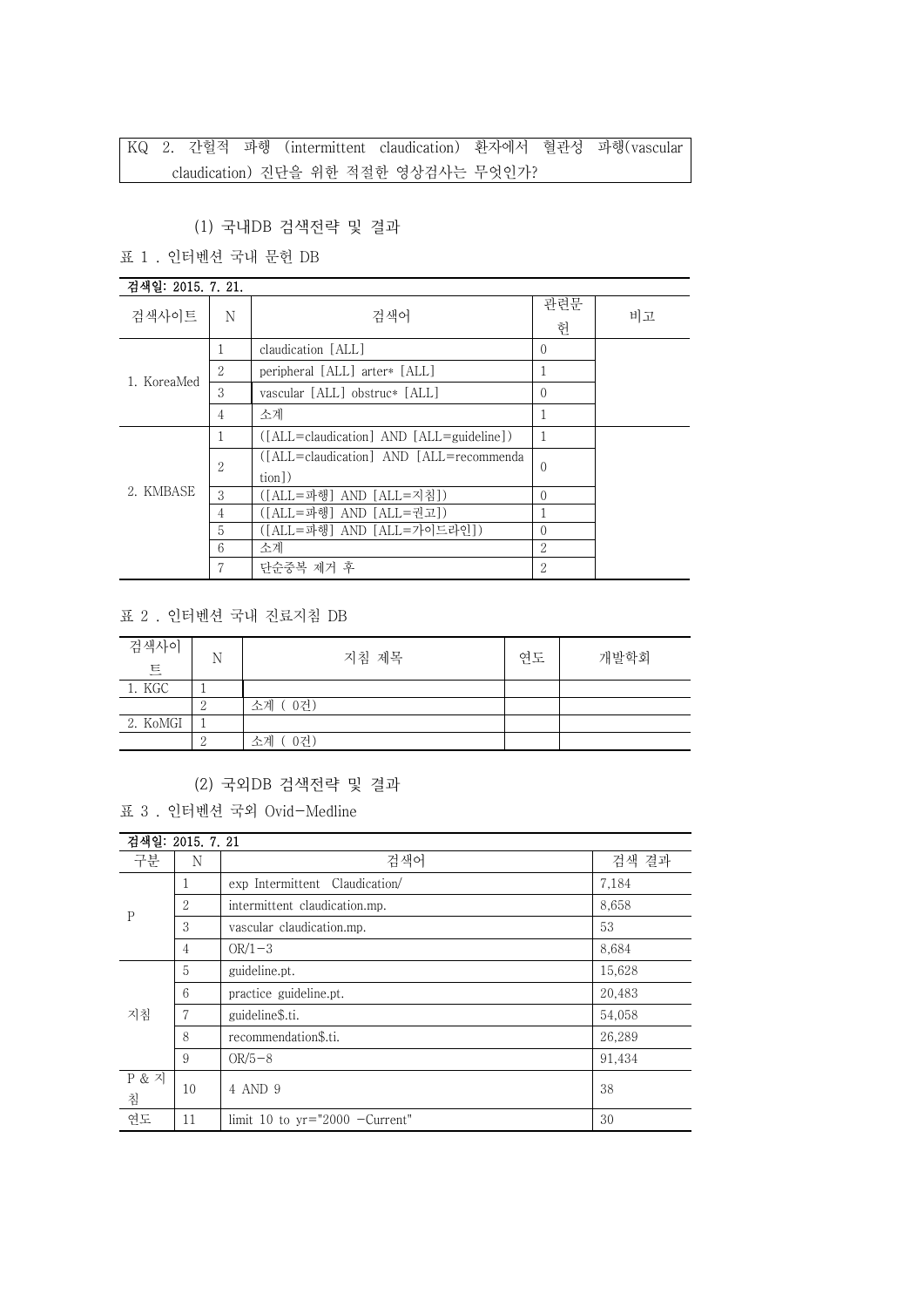#### 표 4 . 인터벤션 국외 Ovid-Embase

| 검색일: 2015. 7. 21 |                 |                                 |         |  |
|------------------|-----------------|---------------------------------|---------|--|
| 구분               | N               | 검색어<br>검색 결과                    |         |  |
| P                |                 | exp Intermittent Claudication/  | 8,316   |  |
|                  | 2               | intermittent claudication.mp.   | 9473    |  |
|                  | 3               | vascular claudication.mp.       | 74      |  |
|                  | $\overline{4}$  | $OR/1-3$                        | 9,524   |  |
| 지침               | 5               | guideline\$.ti.                 | 69,884  |  |
|                  | $6\overline{6}$ | recommendation\$.ti.            | 32,714  |  |
|                  | 7               | $OR/5-6$                        | 100,889 |  |
| P & 2<br>침       | 8               | 4 AND 7<br>51                   |         |  |
| 연도               | 9               | limit 8 to $yr="2000 -Current"$ | 45      |  |

# 표 5 . 인터벤션 국외 GIN

| 검색일: 2015. 7. 22. |                   |       |  |
|-------------------|-------------------|-------|--|
|                   | 검색어               | 검색 결과 |  |
|                   | claudication      |       |  |
|                   | peripheral artery |       |  |
|                   | 단순중복 제거 후         |       |  |

## 표 6 . 인터벤션 국외 NGC

| 검색일: 2015. 7. 22. |                   |       |  |
|-------------------|-------------------|-------|--|
|                   | 검색어               | 검색 결과 |  |
|                   | claudication      | - 1   |  |
|                   | peripheral artery | ∸     |  |
|                   | 단순 중복 제거 후        |       |  |